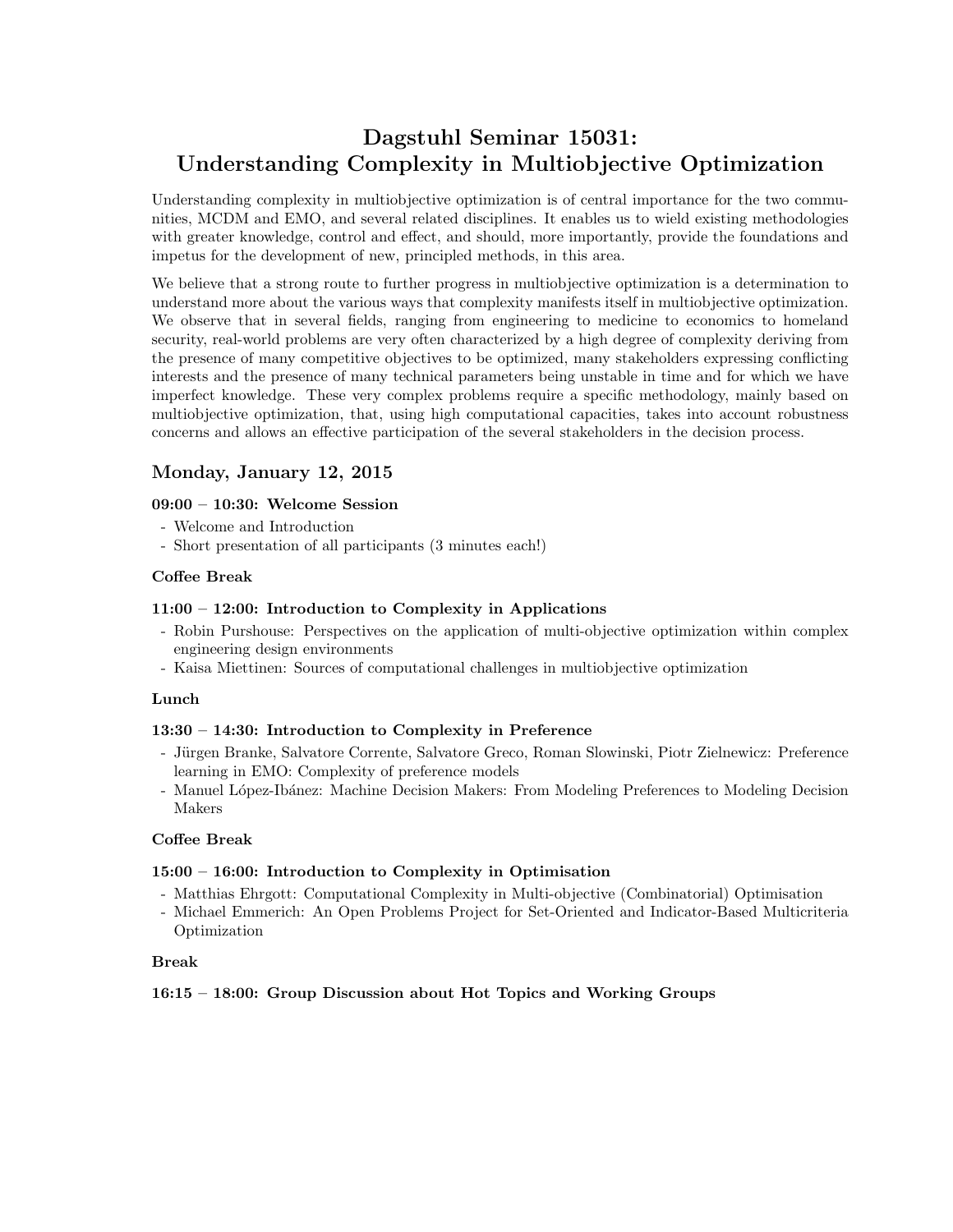## Tuesday, January 13, 2015

#### 09:00 – 10:00: Complexity in MO optimization Chair: Daniel Vanderpooten

- Carlos Fonseca: Pareto front approximation statistics

- Andrzej Jaskiewicz: Complex combinatorial problems with heterogeneous objectives

#### Coffee Break

10:30 – 12:00: Working Groups

#### Lunch

#### 13:30 – 14:30: Complexity in Applications Chair: Sanaz Mostaghim

- Silvia Poles: Understanding and managing complexity in real-case applications
- Patrick M. Reed: Many-objective robust decision making under deep uncertainty: A multi-city regional water supply example

#### Coffee Break

15:00 – 17:00: Working Groups

#### 17:00 – 18:00: Reports from Working Groups

- 6 minutes / 3 slides per working group
- General discussion and working group adaptations

## Wednesday, January 14, 2015

## 09:00 - 10:00: Complexity in Applications Chair: Carlos Coello Coello

- Ralph Steuer: Tutorial on large-scale multicriteria portfolio selection leading up to difficulties obstructing further progress
- Yaochu Jin: Bridging the gap between theory and application in multi-objective optimization

#### Coffee Break

10:30 – 12:00: Working Groups

Lunch

14:00: Group Foto (Outside)

14:05 – 16:00: Hiking Trip

#### 16:30 – 18:00: Reports from Working Groups

- 15 minutes / 5 slides per working group